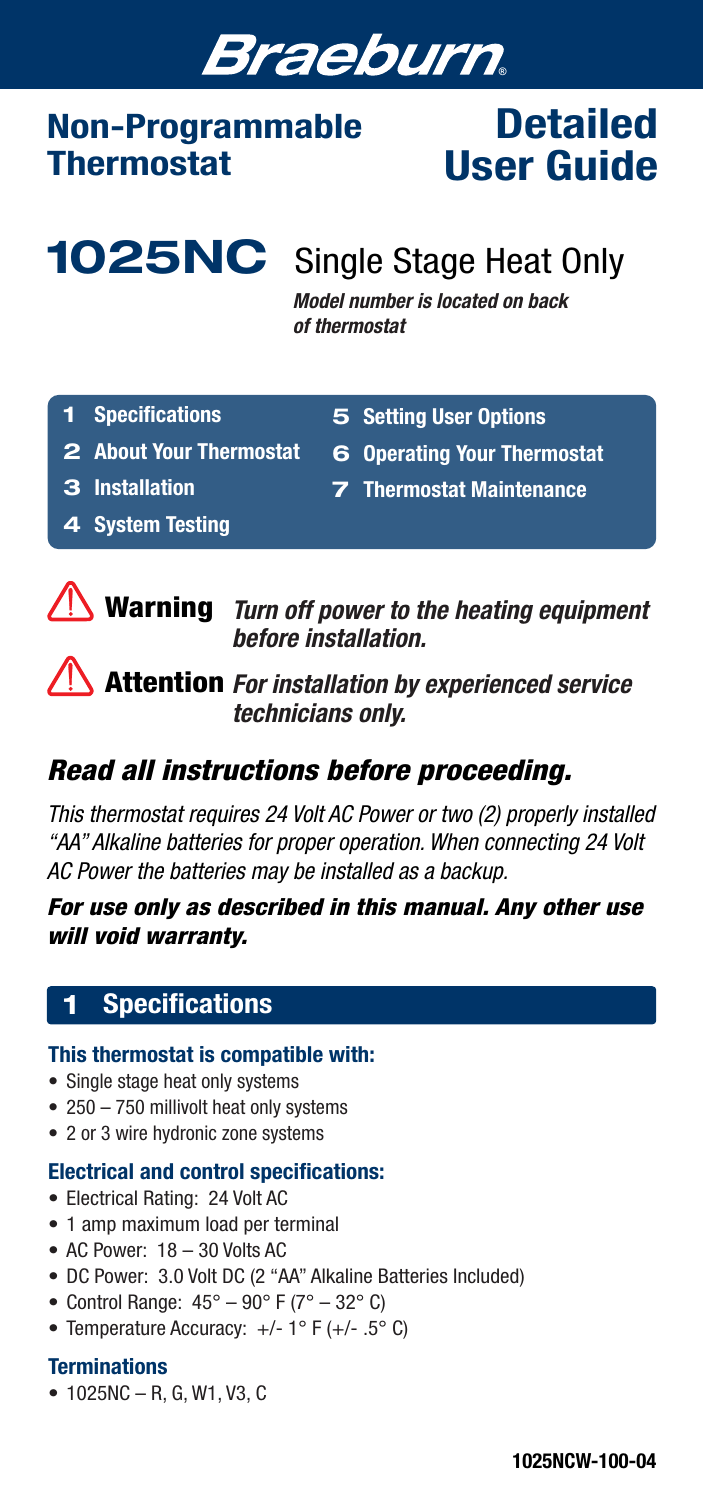# 2 About Your Thermostat

|                                               | <b>INSTRUCTIONS</b>                                                                | 5                                                 |
|-----------------------------------------------|------------------------------------------------------------------------------------|---------------------------------------------------|
|                                               | <b>Braeburn</b>                                                                    |                                                   |
| $\begin{array}{c} \boxed{2} \\ 3 \end{array}$ | $rac{1}{100}$<br><b>HEAT ON</b><br>קן<br><b>DOM:</b><br>RESET<br>SET <sub>AT</sub> | 6<br>$\overline{\mathbf{z}}$<br>8<br>$\mathbf{9}$ |
|                                               | SYSTEM<br>FAN<br>OFF HEAT<br>AUTO<br>$\overset{ON}{-}$                             | 10 <sup>1</sup>                                   |

| -1 |                                     | <b>Room TemperatureDisplays the current room temperature</b>                           |
|----|-------------------------------------|----------------------------------------------------------------------------------------|
|    |                                     | <b>2</b> Reset Button Resets thermostat back to factory defaults                       |
|    |                                     | 3 Low Battery Indicator Indicates when the batteries need to<br>be replaced            |
| 4  | System SwitchSelects heat on or off |                                                                                        |
| 5. | <b>Ouick Reference</b>              | <b>Instructions</b> Stored in slot at top of thermostat                                |
|    |                                     |                                                                                        |
|    |                                     | <b>7</b> System Status IndicatorDisplays information about the status of<br>the system |
| 8  |                                     | <b>Arrow Buttons</b> Used to increase or decrease settings                             |
| 9  |                                     | <b>Set Temperature</b> Displays the current set point temperature                      |
|    |                                     | <b>10</b> Fan SwitchSelects the system fan mode                                        |
|    |                                     | <b>Battery CompartmentLocated in the back of the thermostat</b>                        |

# 3 Installation

# Warning *Disconnect power before beginning installation.*

### Thermostat Location

Install the thermostat approximately 5 feet (1.5m) above the floor in an area that has a good amount of air circulation and maintains an average room temperature.

Avoid installation in locations where the thermostat can be affected by drafts, dead air spots, hot or cold air ducts, sunlight, appliances, concealed pipes, chimneys and outside walls.

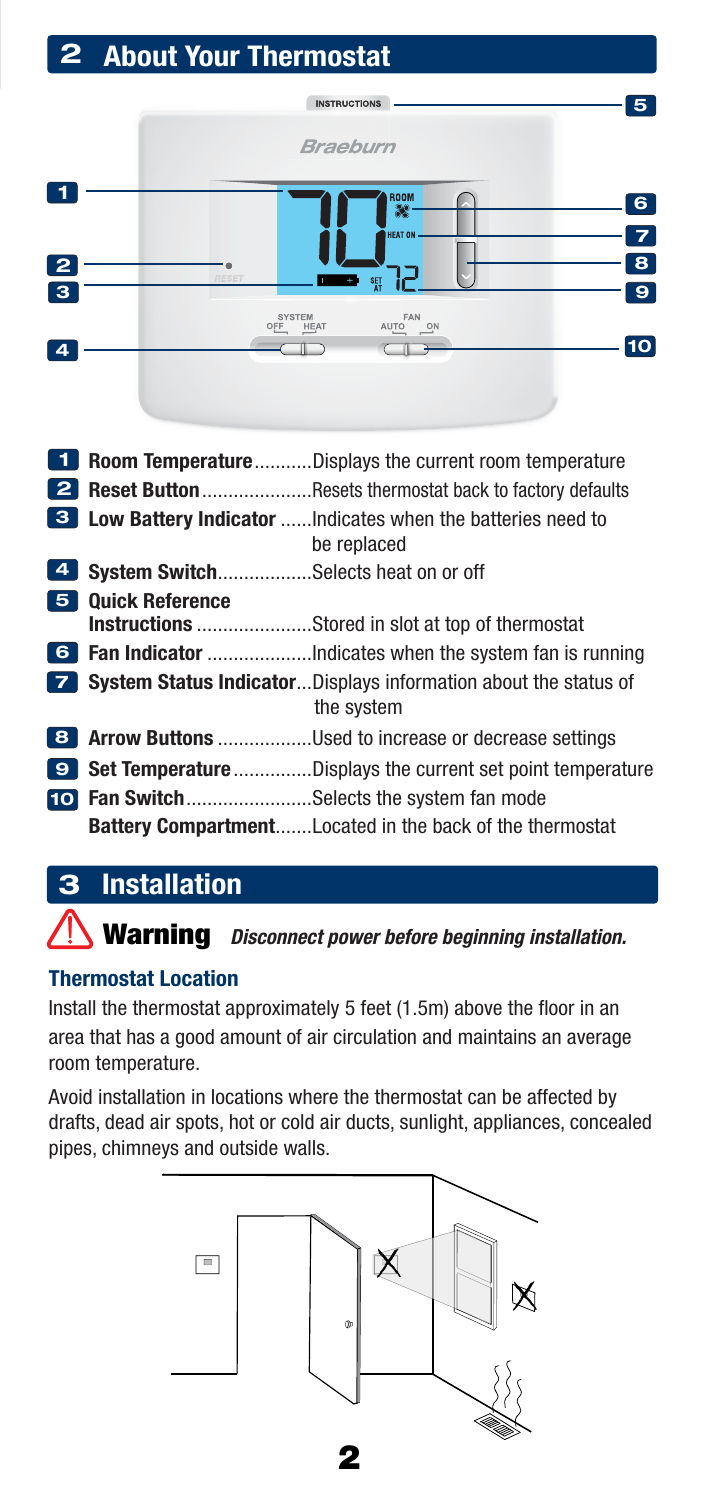#### Install your new Braeburn thermostat in 5 basic steps:

- 1 Install the Sub-Base
- 2 Provide Power
- 3 Connect Your Wires
- 4 Set Installer Switches
- 5 Attach Thermostat to Sub-Base

#### Install the Sub-Base: 1

- Remove the sub-base from the body of the thermostat.
- Mount the sub-base as shown below:



*NOTE: After sub-base installation, you may insert the quick reference card into the slot on the top of the base.*

## 2 Provide Power



- For 24 Volt AC power, you must connect the common side of the transformer to the C terminal on the thermostat sub-base.
- For primary or back-up power, insert the 2 supplied "AA" type alkaline batteries into the battery compartment located in the rear housing of the thermostat. Make sure to position the Positive (+) and Negative (-) sides of the batteries correctly with the  $+/-$  symbols in the battery compartment.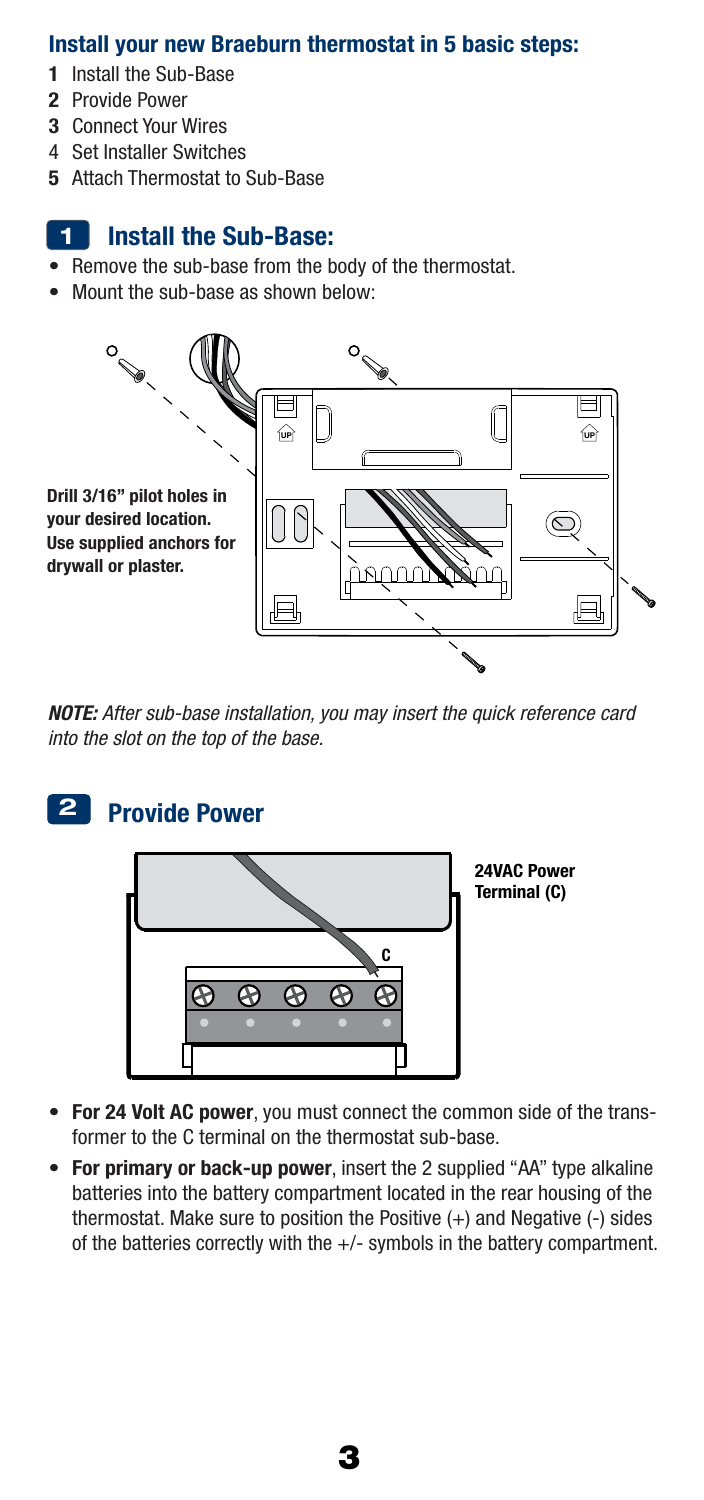# 3 Connect Your Wires

#### Wiring Terminations

| <b>Terminal</b> | <b>Function</b> | <b>Description</b>                                                             |
|-----------------|-----------------|--------------------------------------------------------------------------------|
| R               | Input           | Power Connection (24 Volt AC Heating<br>Transformer or Millivolt Power Source) |
| G               | Output          | <b>Fan Control</b>                                                             |
| W1              | Output          | <b>Conventional Heat Control</b>                                               |
| V <sub>3</sub>  | Output          | Zone Valve Power Close                                                         |
|                 | Input           | 24 Volt AC Transformer Common                                                  |

## *Conventional Systems*

## *Typical Wiring Configurations*

## Heat Only or Millivolt

| R         | <b>Power Connection</b>                |
|-----------|----------------------------------------|
| <b>W1</b> | Heat Relay                             |
| G         | Fan Control [note 3]                   |
| C         | 24 Volt AC Transformer Common [note 2] |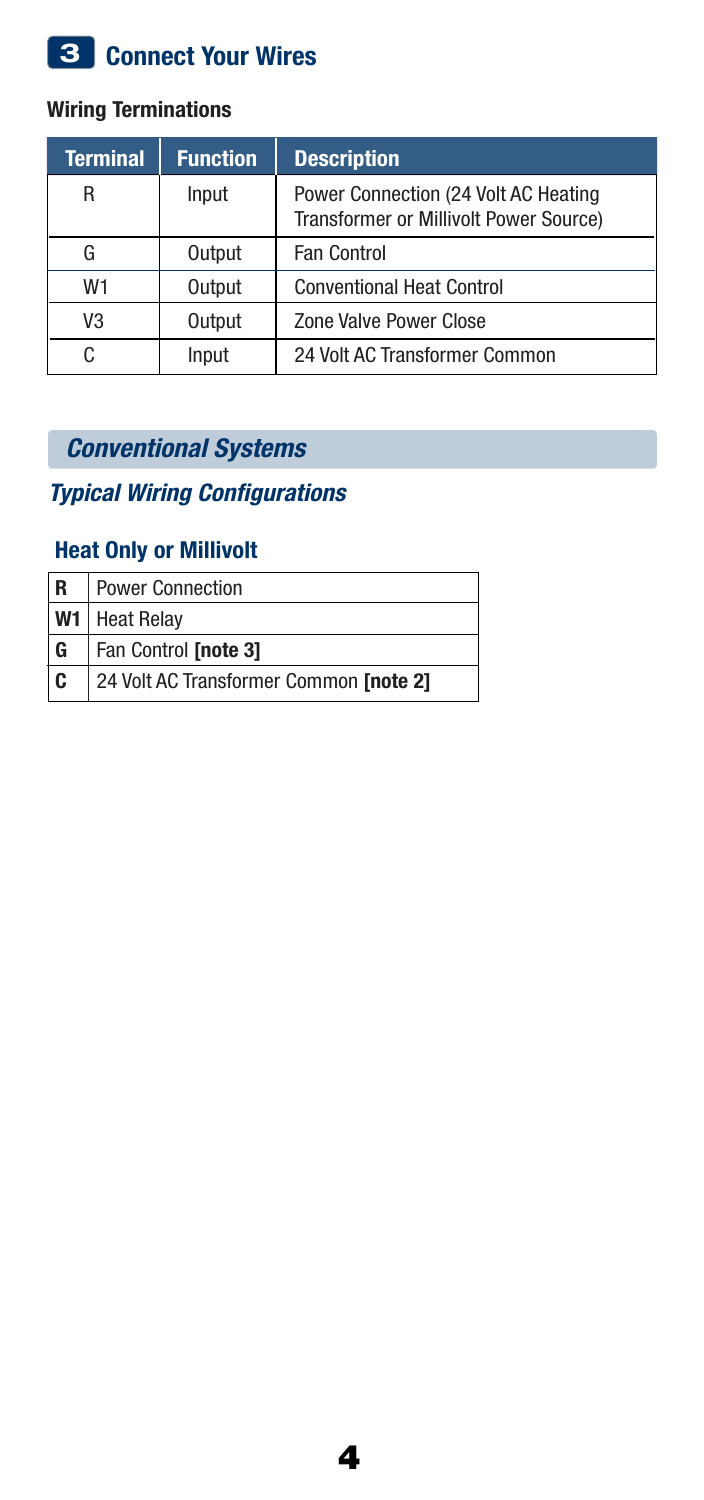# *Conventional Systems (cont.)*

## 3 Wire Hydronic Zone Valve

| R  | <b>Power Connection</b>                |
|----|----------------------------------------|
| W1 | <b>Zone Valve Power Open</b>           |
| V3 | Zone Valve Power Close [note 1]        |
| G  | Fan Control [note 3]                   |
| C  | 24 Volt AC Transformer Common [note 2] |

#### NOTES - Conventional Systems

- [1] For a 2-wire zone valve you will not connect V3
- [2] If batteries are installed, the 24 Volt AC common connection is optional
- [3] If needed for system

*Provide disconnect and overload protection as required.*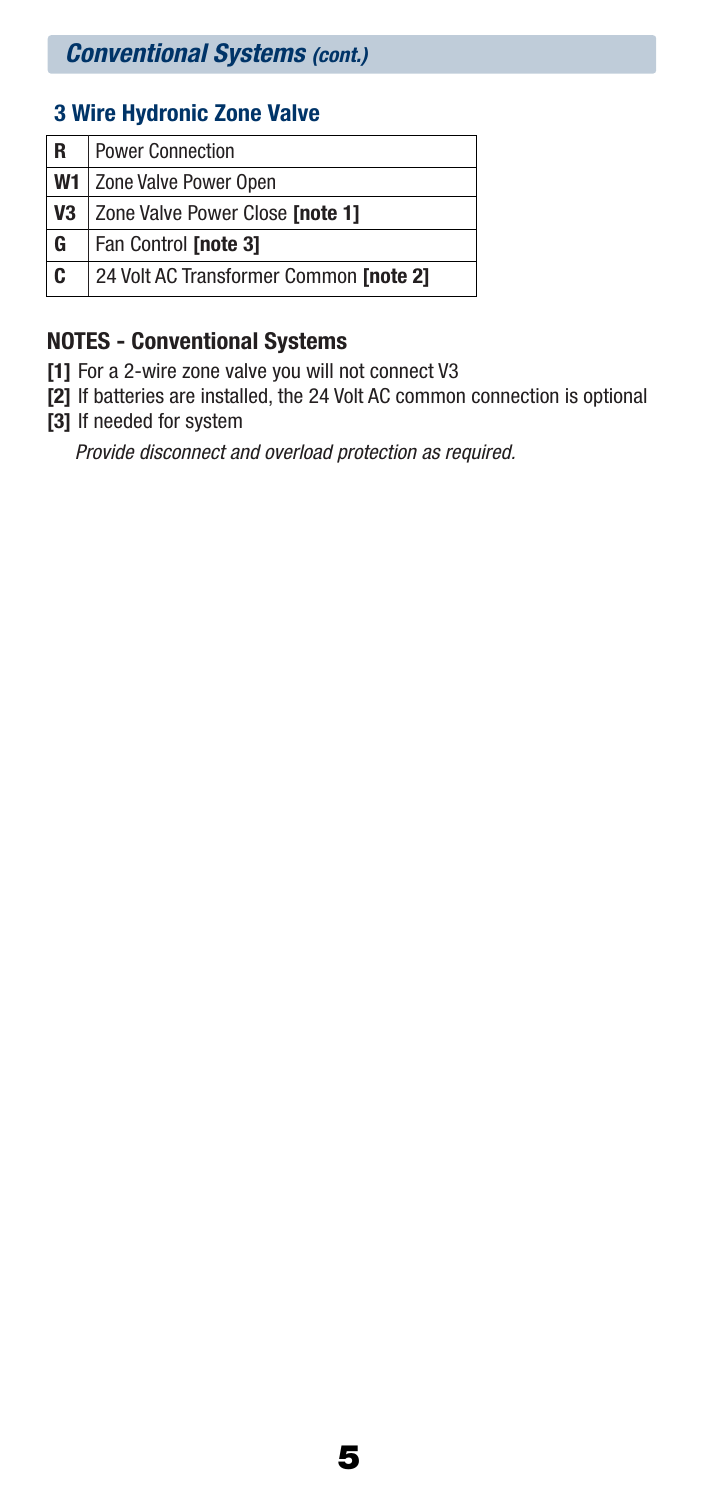# 4 Set Installer Switches

| <b>Switch</b> | <b>Factory</b><br><b>Default</b> | <b>Setting</b><br>Options | <b>Comments</b>                                          |
|---------------|----------------------------------|---------------------------|----------------------------------------------------------|
| F / C         | F                                | F                         | Select for fahrenheit temperature scale                  |
|               |                                  |                           | Select for celsius temperature scale                     |
|               | HG<br>HE / HG                    | ΗG                        | Select for gas heat or hydronic systems<br>without fan   |
|               |                                  | <b>HE</b>                 | Select for electric heat or hydronic<br>systems with fan |

*NOTE: The reset button should be pressed after making any changes to the installer switches.*

# 5 Attach Thermostat to Sub-Base

- 1. Line up the thermostat body with the sub-base.
- 2. Carefully push the thermostat body against the sub-base until it snaps into place.
- 3. Insert quick reference card into slot on top of thermostat.

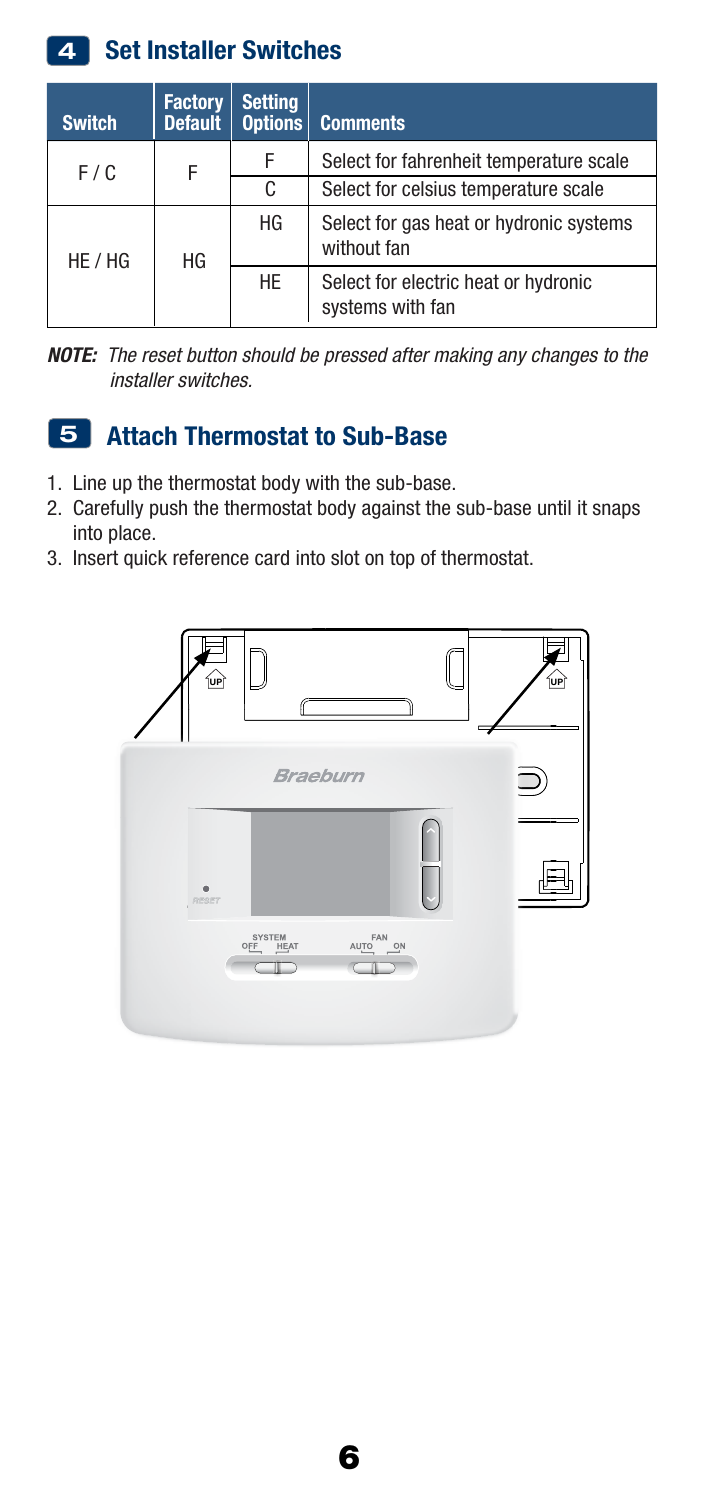# 4 System Testing

# Warning *Read Before Testing*

- Do not short (or jumper) across terminals on the gas valve or at the system control board to test the thermostat installation. This could damage the thermostat and void the warranty.
- 1 Move the **SYSTEM** switch to ON mode.
- 2 Press  $\Lambda$  to raise the set temperature a minimum of 3 degrees above the current room temperature. The system should start within a few seconds. With a gas heating system, the fan may not start right away.
- 3 Move the **SYSTEM** switch to the OFF mode. Allow the heating system to fully shut down.
- 4 Move the FAN switch to the ON mode. The system fan should start (on systems where a fan is installed) within a few seconds.
- 5 Move the FAN switch to the AUTO mode. Allow the system fan to turn off.

# 5 Setting User Options

#### Advanced User Options

User options allow you to customize some of your thermostats features. The default user options are compatible with most applications, therefore it is not required that you adjust them.

#### To access the User Options menu, hold down both the  $\Lambda$  and  $V$  buttons for approximately 3 seconds until the screen changes and displays the User Option.

Press the  $\wedge$  or  $\vee$  button to change the setting for the displayed User Option. After you have made your desired setting, press  $\Lambda$  and  $\vee$  together to return to the normal mode.

The thermostat will also return to normal mode after your last user option is made or after no keys have been pressed for 15 seconds.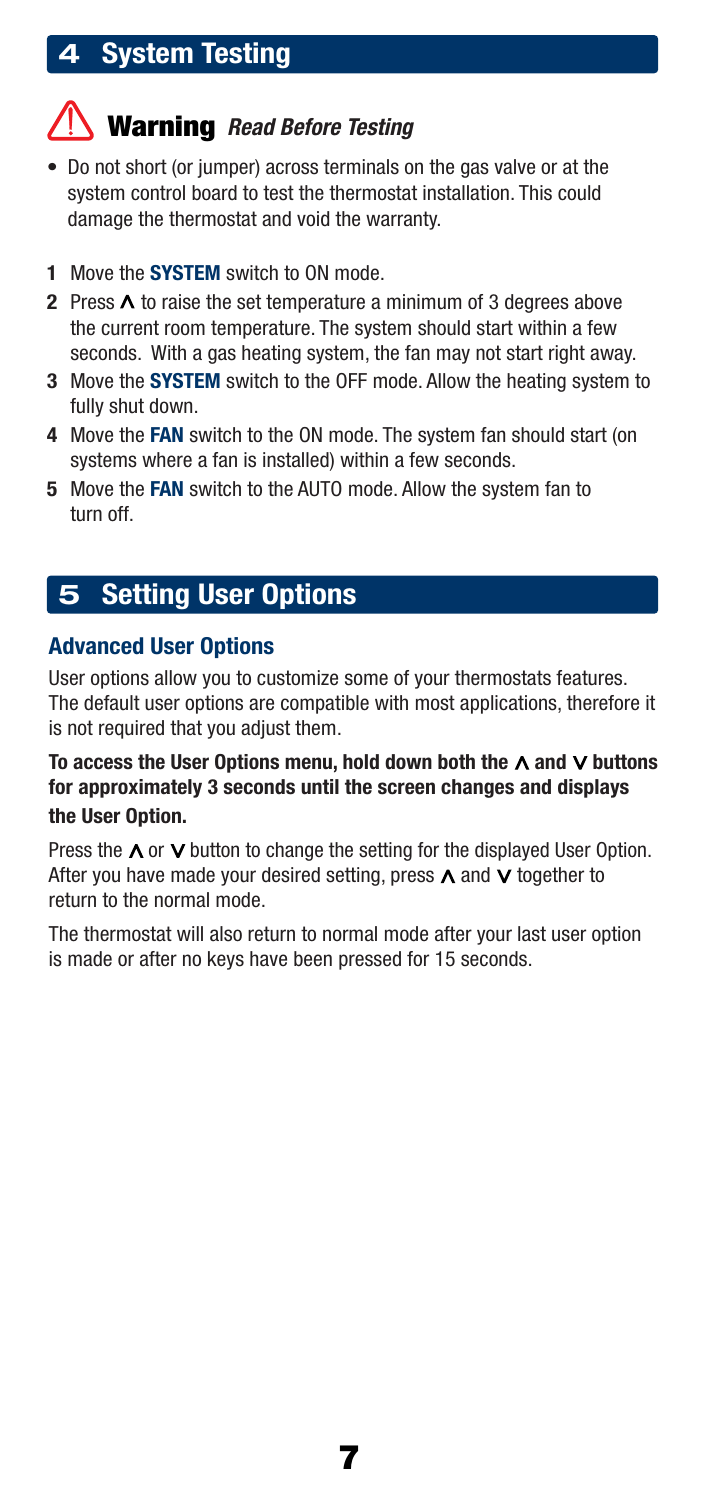### Table of User Options

| No. | <b>User</b><br><b>Options</b> | <b>Factory</b><br><b>Default</b> | <b>Setting</b><br><b>Options</b> | <b>Comments</b>                                                                                 |
|-----|-------------------------------|----------------------------------|----------------------------------|-------------------------------------------------------------------------------------------------|
|     | 1st stage<br>differential     | ns                               | 0.5.10<br>$0.5$ 80               | Select a 1st stage temperature<br>differential of .5°, 1° or 2°F (.25°, 5°<br>or $2^{\circ}$ C) |

#### *Detailed Explanation of User Options:*  Temperature Differential

The differential setting is the temperature control range that your thermostat will provide. The smaller the setting, the tighter your range of temperature control and comfort will be.

# 6 Operating Your Thermostat

#### Setting the System Control Mode

The System Control has two modes of operation–OFF and HEAT. The mode can be selected by moving the SYSTEM switch to the appropriate position.

- **OFF** Heating system is off.
- **HEAT** Your heating system will operate.

### Setting the Fan Control Mode

*The Fan Control has 2 modes of operation – AUTO and ON. The mode can be selected by moving the FAN switch to the appropriate position.*

- **AUTO** The fan will run when required by the system.
- ON The fan will run continually.
- *NOTE: Some system types do not have a fan control mode.*

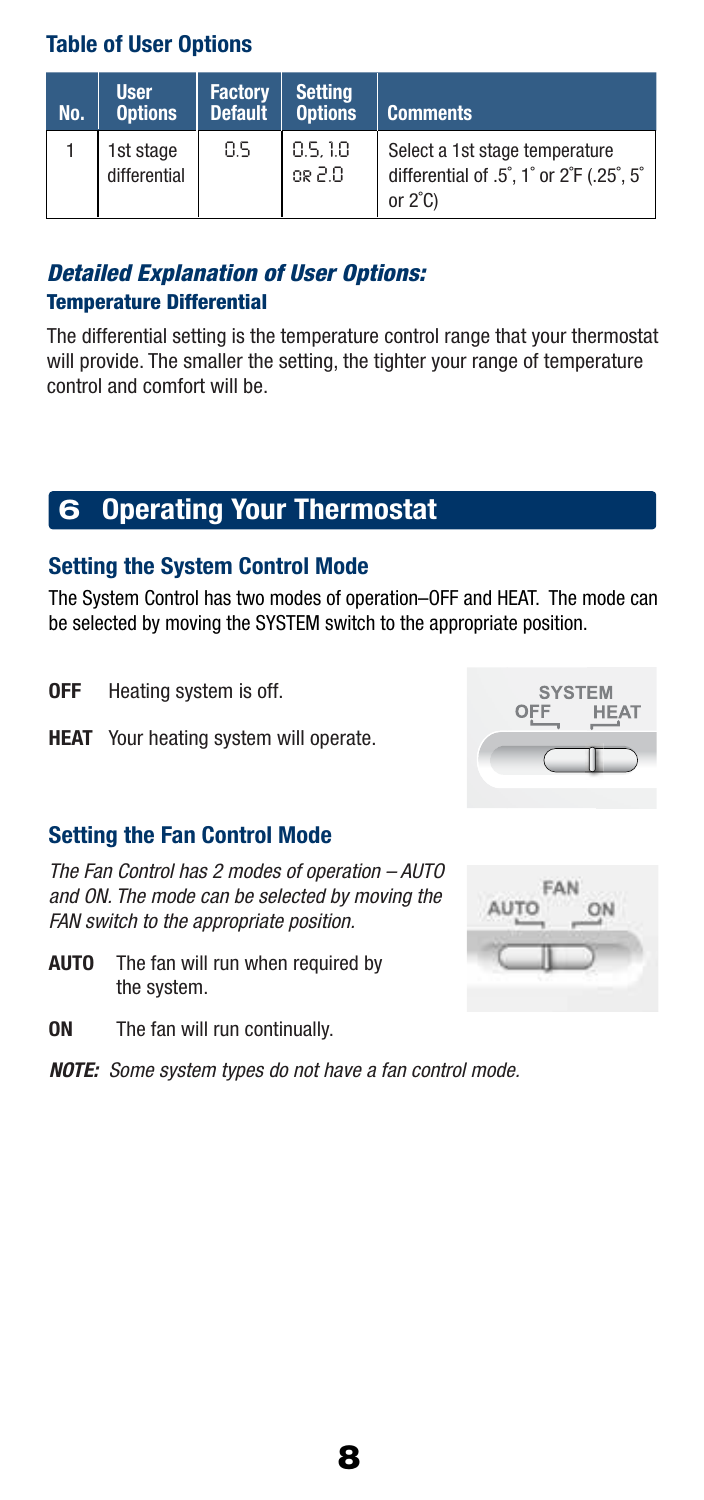#### Temperature Adjustment

Press the  $\wedge$  or  $\vee$  button to adjust the current set point temperature.

#### Status Indicators

Status indicators appear in the display to let you know if your system is on or off.

**HEAT ON** Indicates your heating system is running

#### Resetting the Thermostat

This thermostat provides you with a reset button that will erase all of your user settings.

To reset the thermostat, use a small object such as a tooth pick or paperclip and gently press the button located inside the small hole on the front of the thermostat housing labeled "reset".

# 7 Thermostat Maintenance

#### Changing the Batteries

Depending on your particular installation, this thermostat may be equipped with two (2) "AA" type alkaline batteries.

If batteries are installed and they become low, a low battery indicator will appear in the display. You should change your batteries immediately when you see the low battery signal by following these instructions.

*NOTE: We recommend replacing the thermostat batteries annually or if the thermostat will be unattended for an extended period of time.*